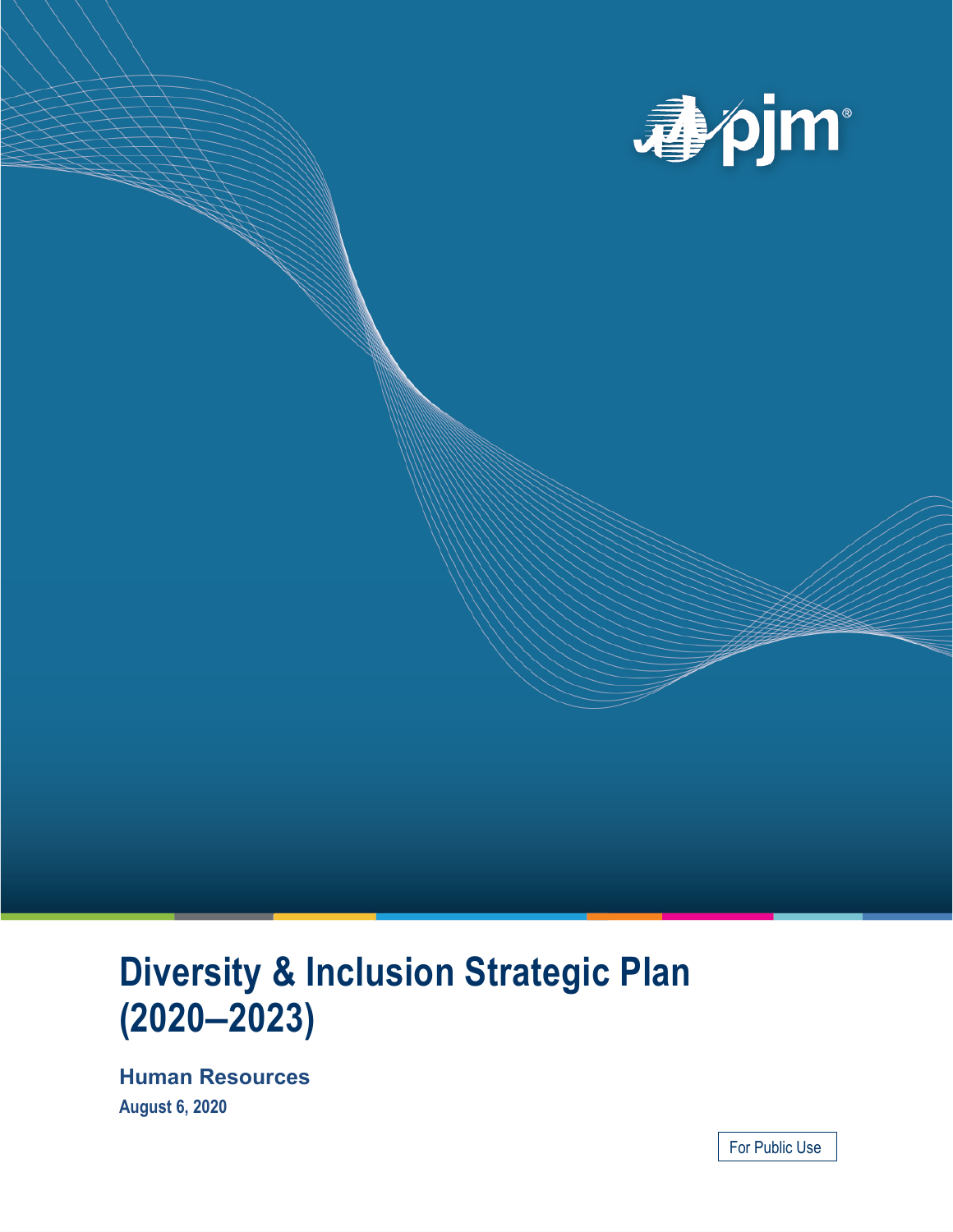

This page is intentionally left blank.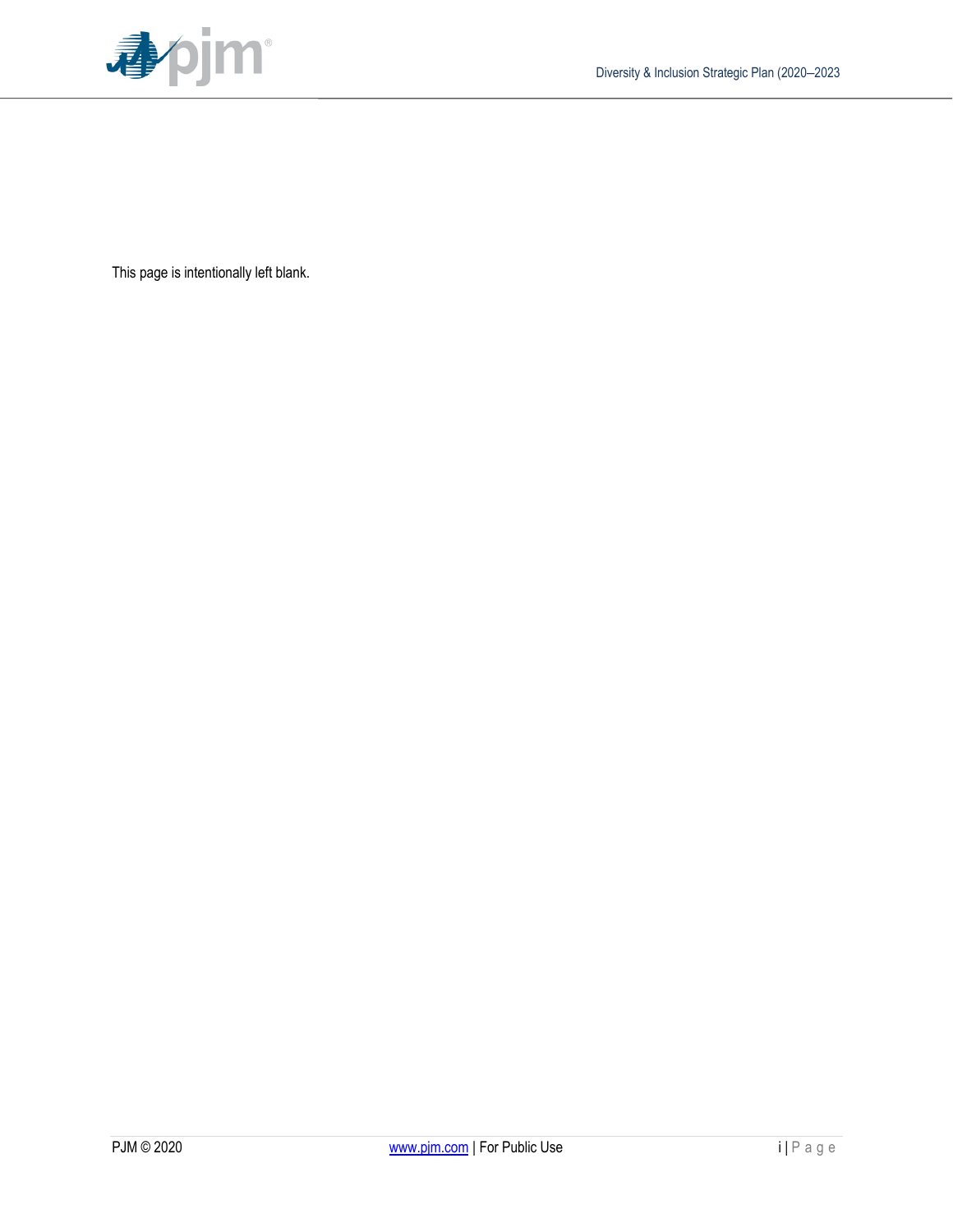

# **Contents**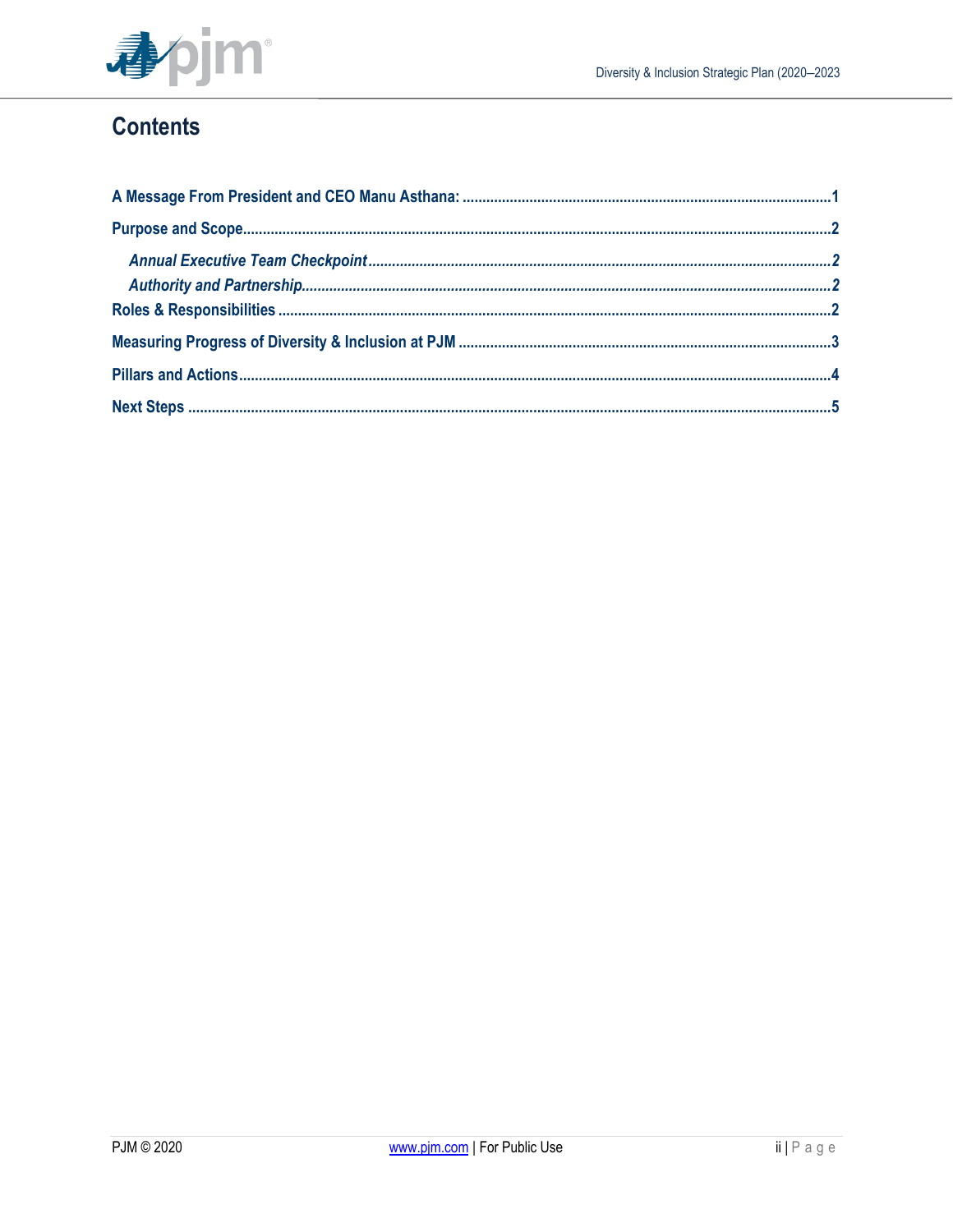

# <span id="page-3-0"></span>**A Message From President and CEO Manu Asthana:**

We, the Executive Team of PJM, are renewing and reinforcing our dedication to diversity and inclusion and understand that a diversity and inclusion strategy is not a one-time list of tasks to complete. PJM's pledge to better itself through diversity and inclusion must be ongoing, evolving, sustained and focused on listening, growing and changing.



We present this Diversity & Inclusion Strategic Plan as a guide for the PJM community as we continue to strive to establish a more diverse workforce, including leadership, and a more

inclusive environment in which everyone is heard, respected and has equal opportunity to grow and advance and to contribute to PJM's success.

We call on the PJM community to uphold PJM's core values of integrity, communication, accountability, respect and excellence. Inclusion – making sure that every voice is heard and valued – is a natural extension of these core values that we at PJM must practice every day.

We must work together to confront racism and other forms of discrimination of all kinds and to increase racial equality and other types of equality to create a more just and inclusive world. We will strive to create a workforce that reflects this world and appreciates difference, uniqueness and the immense talent at PJM.



As we work together, the importance of listening with an open mind (as opposed to listening to respond) cannot be over emphasized. We must recognize that just because we have not had an experience does not mean others have not.

We look forward to working together as we do even more to foster a diverse and inclusive team focused on carrying out PJM's important mission.

Regards,

Manu Asthana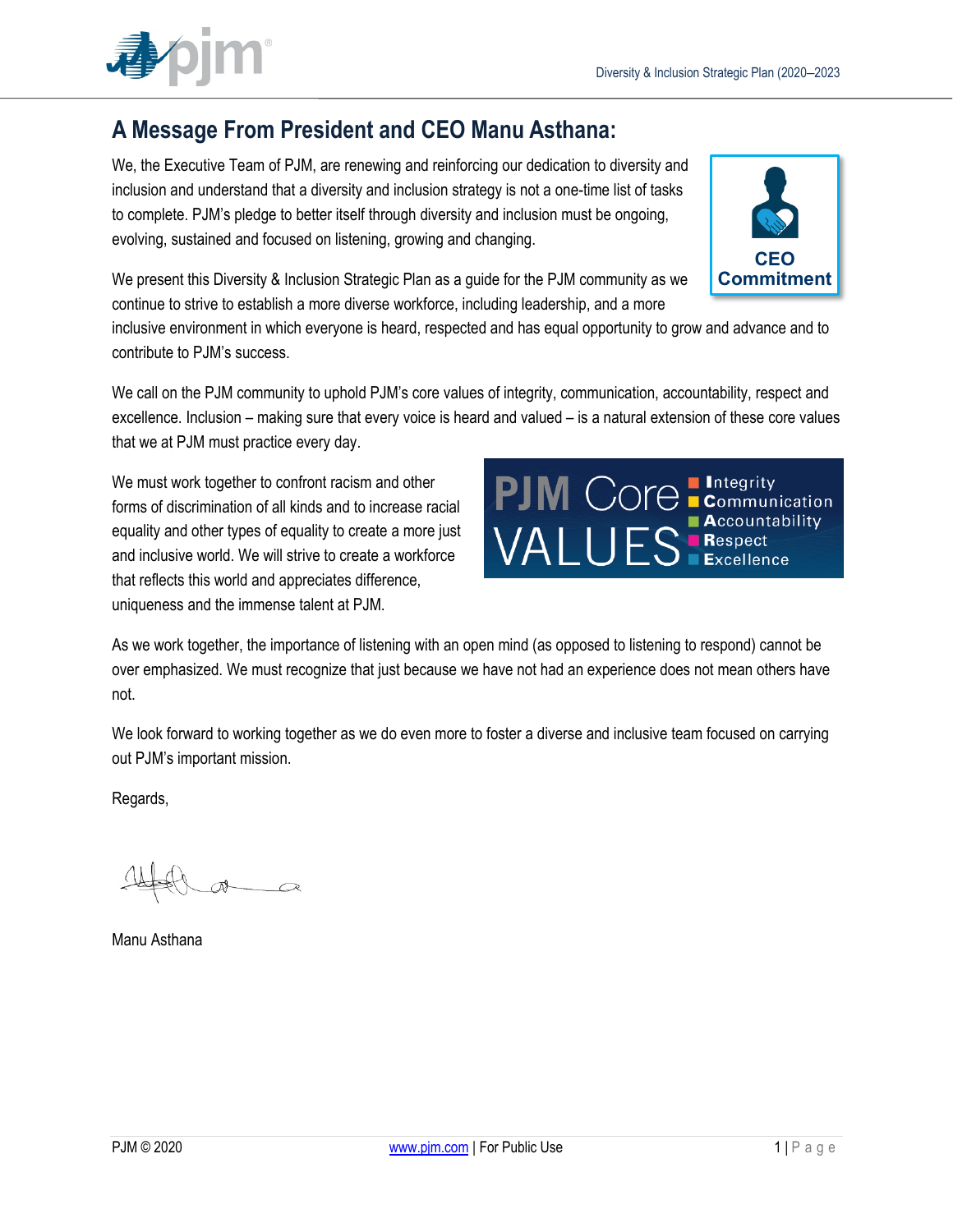

# <span id="page-4-0"></span>**Purpose and Scope**

Diversity & Inclusion (D&I) are at the forefront of corporate and community conversations initiated by current events and the desire to create equal opportunities for all. At PJM, we are committed to doing even more to foster a diverse workforce, an inclusive workplace and a plan to bring our vision to reality. The Executive Team adopts the following statement and vision on D&I:



PJM is committed to doing even more to foster a more diverse workforce and an inclusive workplace. PJM believes that the diversity of the 65 million people we serve is a strength, and

that the collective sum of our individual differences will lead to our best and most innovative outcomes – whether those differences are based upon how we look, where we come from, whom we love, or what we've experienced, etc.

We seek to continue to foster a workforce that includes a general reflection of the different communities we serve and to create a workplace that embraces and nurtures these differences. By doing this, we honor the diversity of our footprint, and we progress toward the best possible and strongest version of PJM.

Our statement, along with this three-year D&I Strategic Plan, will help define the purpose and scope of our efforts along with the commitment, and the responsibility, of the company and its employees. The plan also provides actions and techniques to provide a structured and shared direction for our efforts. It should ask the following questions: What will we do differently to meet this moment in time regarding D&I? Are the actions the organization is taking bold and compelling enough to address our needs and the needs of the greater PJM community?

### <span id="page-4-1"></span>*Annual Executive Team Checkpoint*

The Executive Team will engage with the PJM D&I Council formally and informally throughout the year. In particular, in the third or fourth quarter, meetings will be scheduled to discuss current topics and concerns, as well as to review the previous year's progress.

### <span id="page-4-2"></span>*Authority and Partnership*

While the PJM Executive Team and the D&I Council work in concert to identify and address concerns and progress, Human Resources has corporate authority and ultimate responsibility for the reporting of D&I efforts and outcomes.

# <span id="page-4-3"></span>**Roles & Responsibilities**

The Executive Sponsor with the support of the D&I Council are responsible for:

- + Overseeing the development and execution of the D&I Strategic Plan and holding the PJM community accountable for the plan
- + Communicating throughout the organization the benefits of D&I
- $+$  Challenging the status quo and encouraging a more diverse and inclusive workplace
- + Recommending and participating in initiatives that support the PJM workforce, work environment and marketplace
- + Providing advice to PJM leadership regarding D&I topics and current areas of opportunity
- + Monitoring progress on D&I efforts to show trends from one year to the next
- Acting as ambassadors (providing information and creating awareness to employees)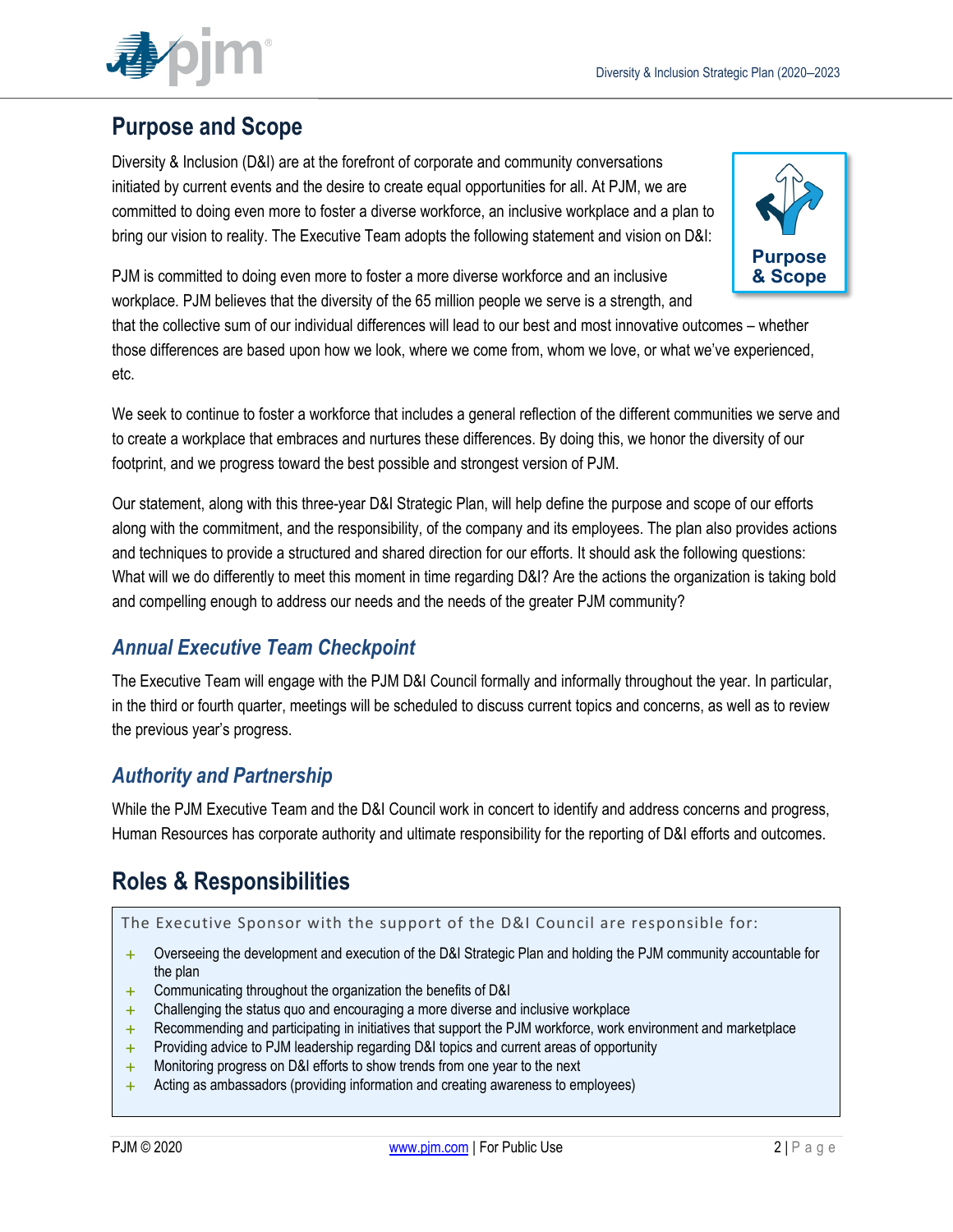

#### The PJM Executive Team and all PJM employees are responsible for:

- + Owning and implementing the D&I Strategic Plan
- + Holding each other accountable for the D&I Strategic Plan and driving accountability for the strategy through their divisions
- + Promoting the importance of D&I in the PJM community and in the membership and stakeholder process
- $+$  Ensuring and supporting opportunities for all PJM employees specifically, taking time and making a conscious effort to be inclusive and considering in particular the concerns and feelings of diverse candidates and employees
- + Fostering a welcoming and accepting environment by ensuring all voices are heard and respected
- + Acting in a positive and constructive manner
- + Working cooperatively and respectively with team members
- + Listening with intent, acting accordingly and appreciating differences
- + Participating in training to support expected behaviors

#### PJM leadership is responsible for:

- + Holding each other accountable for the D&I Strategic Plan and driving accountability for the strategy through their staff
- $+$  Ensuring the values of diversity and inclusion are reflected in the hiring and promotional processes
- + Working actively to ensure mentorship and development of all employees regardless of gender, race or membership in any protected group
- + Participating in training to support the plan
- $+$  Exhibiting outlined behaviors of an inclusive leader
- $+$  Managing and supporting employees fairly with respect and dignity
- + Working to identify and eliminate possible inhibitors to equity in terms of opportunities for inclusion of diverse talent

### <span id="page-5-0"></span>**Measuring Progress of Diversity & Inclusion at PJM**

In an effort to identify actions for PJM, a review of what is working well and where opportunities exist must be conducted. PJM will review D&I data for each year from 2020– 2023. D&I statistics to consider include, but are not limited to:

- + Gender
- + Ethnicity/race
- + LGBTQIA+ and other considerations
- + Employee resource group (ERG) membership
- + Leadership Team composition
- + Senior Leadership Team composition
- + Executive Team composition

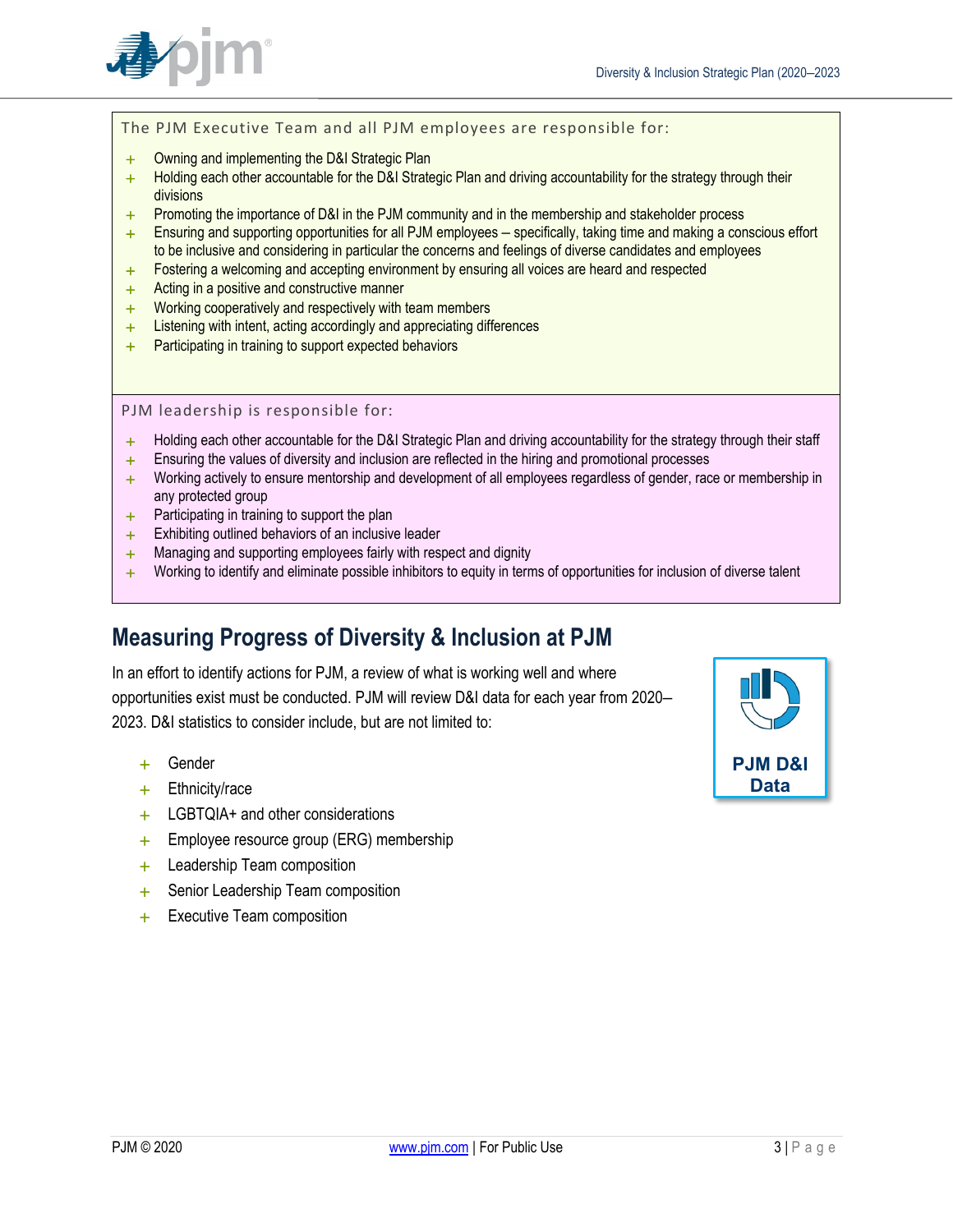

## <span id="page-6-0"></span>**Pillars and Actions**

PJM has identified three pillars to drive the D&I plan. These pillars are: workforce diversity, workplace inclusion and PJM community accountability.

Below is a list of working definitions of these pillars:

**Workforce diversity** – to influence the recruitment and retention of qualified, diverse candidate(s) to increase diversity of skills, experiences, thinking and perspective.

**Workplace inclusion** – to foster a PJM culture which encourages acceptance, collaboration, flexibility and fairness in an effort to enable all employees to contribute to their potential, while ensuring innovative thinking and a "feeling of belonging."

**Community accountability** – to identify and break down barriers to creating greater inclusion by embedding D&I principles in policies and procedures while equipping leaders with techniques and tools to effectively manage staff and be empowered to "own" D&I outcomes.

We hope to build upon these pillars through the following actions and hold ourselves accountable. **Please note that this is an initial selection of actions, and as this is a three-year plan, these actions can be built upon or new actions can be added.** 

#### **Workforce Diversity**

- $+$  Foster a pipeline of diverse candidates to include in those considered for open positions as well as promotional opportunities within PJM
- + Measure the commitment of leaders based upon their efforts to support D&I efforts
- $+$  Support a mentoring program for our diverse talent pool to help them thrive within the organization so as to retain that talent, as well as a program that will pair leaders with talent from diverse backgrounds and experiences to drive cross-cultural learning and knowledge

#### **Workplace Inclusion**

- $+$  Develop, refine and implement the D&I communications plan and consistently communicate PJM's commitment to D&I in internal venues, including its commitment "from the top"
- $+$  Commit to the development of an "open conversation" discussion, program/rubric to provide an open and trusting environment for all PJM employees to openly discuss D&I, learn about fellow employees and share their stories, and unlearn certain beliefs and biases
- $+$  Commit to the development of a training program for PJM leadership to create awareness and a better understanding of D&I topics, and to learn how to discuss D&I appropriately with PJM employees
- + Tie "inclusion" tactics to competencies (inclusive leaders are people-oriented, great listeners, patient, humble and understanding)
- $+$  Provide a consistent onboarding experience for all new employees to ensure awareness and understanding of PJM's D&I practices and resources
- + Provide continued and greater support to ERGs